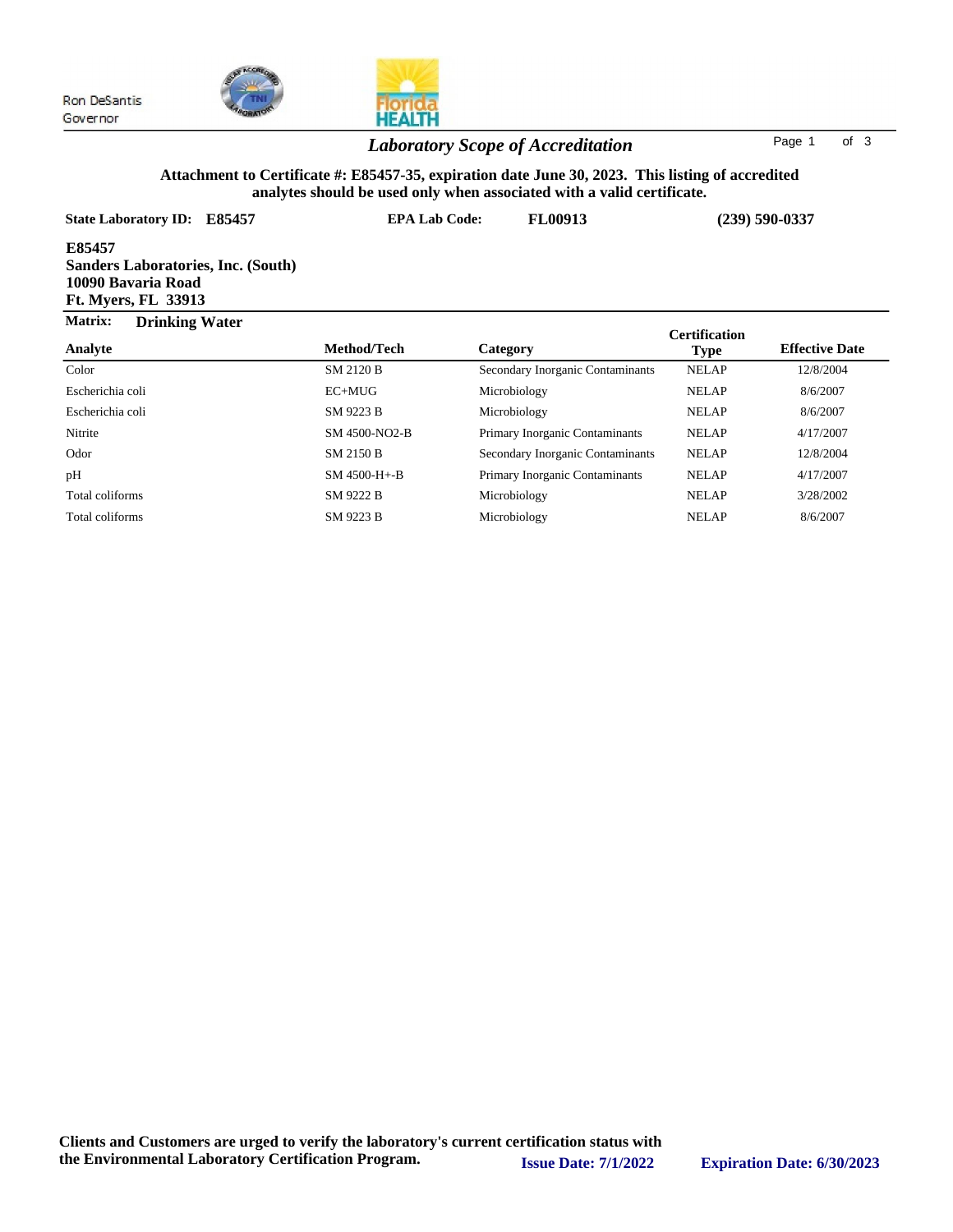

# **HEALTH**

## *Laboratory Scope of Accreditation* Page <sup>2</sup> of <sup>3</sup>

#### **Attachment to Certificate #: E85457-35, expiration date June 30, 2023. This listing of accredited analytes should be used only when associated with a valid certificate.**

| anarytes should be used only when associated with a vand teruntale.                                     |                                    |                                 |                      |                       |  |  |  |  |
|---------------------------------------------------------------------------------------------------------|------------------------------------|---------------------------------|----------------------|-----------------------|--|--|--|--|
| <b>State Laboratory ID:</b><br>E85457                                                                   |                                    | <b>EPA Lab Code:</b><br>FL00913 |                      | $(239) 590 - 0337$    |  |  |  |  |
| E85457<br><b>Sanders Laboratories, Inc. (South)</b><br>10090 Bavaria Road<br><b>Ft. Myers, FL 33913</b> |                                    |                                 |                      |                       |  |  |  |  |
| Matrix:<br><b>Non-Potable Water</b>                                                                     |                                    |                                 | <b>Certification</b> |                       |  |  |  |  |
| Analyte                                                                                                 | Method/Tech                        | Category                        | <b>Type</b>          | <b>Effective Date</b> |  |  |  |  |
| Biochemical oxygen demand                                                                               | SM 5210 B                          | <b>General Chemistry</b>        | <b>NELAP</b>         | 4/17/2007             |  |  |  |  |
| Carbonaceous BOD (CBOD)                                                                                 | SM 5210 B                          | General Chemistry               | <b>NELAP</b>         | 3/28/2002             |  |  |  |  |
| Color                                                                                                   | <b>SM 2120 B</b>                   | <b>General Chemistry</b>        | <b>NELAP</b>         | 12/8/2004             |  |  |  |  |
| Enterococci                                                                                             | ENTEROLERT /<br><b>OUANTI-TRAY</b> | Microbiology                    | <b>NELAP</b>         | 10/2/2009             |  |  |  |  |
| Escherichia coli                                                                                        | SM 9223 B<br>/QUANTI-TRAY          | Microbiology                    | <b>NELAP</b>         | 11/1/2018             |  |  |  |  |
| Fecal coliforms                                                                                         | COLILERT®-18 (Fecal<br>Coliforms)  | Microbiology                    | <b>NELAP</b>         | 11/1/2018             |  |  |  |  |
| Fecal coliforms                                                                                         | SM 9222 D                          | Microbiology                    | <b>NELAP</b>         | 1/22/2020             |  |  |  |  |
| Nitrite                                                                                                 | SM 4500-NO2-B                      | <b>General Chemistry</b>        | <b>NELAP</b>         | 4/17/2007             |  |  |  |  |
| pH                                                                                                      | SM 4500-H+-B                       | <b>General Chemistry</b>        | <b>NELAP</b>         | 1/23/2020             |  |  |  |  |
| Residue-filterable (TDS)                                                                                | SM 2540 C                          | General Chemistry               | <b>NELAP</b>         | 1/23/2020             |  |  |  |  |
| Residue-nonfilterable (TSS)                                                                             | SM 2540 D                          | <b>General Chemistry</b>        | <b>NELAP</b>         | 4/17/2007             |  |  |  |  |
| Total coliforms                                                                                         | SM 9222 B                          | Microbiology                    | <b>NELAP</b>         | 3/28/2002             |  |  |  |  |
| Turbidity                                                                                               | EPA 180.1                          | <b>General Chemistry</b>        | <b>NELAP</b>         | 1/23/2020             |  |  |  |  |